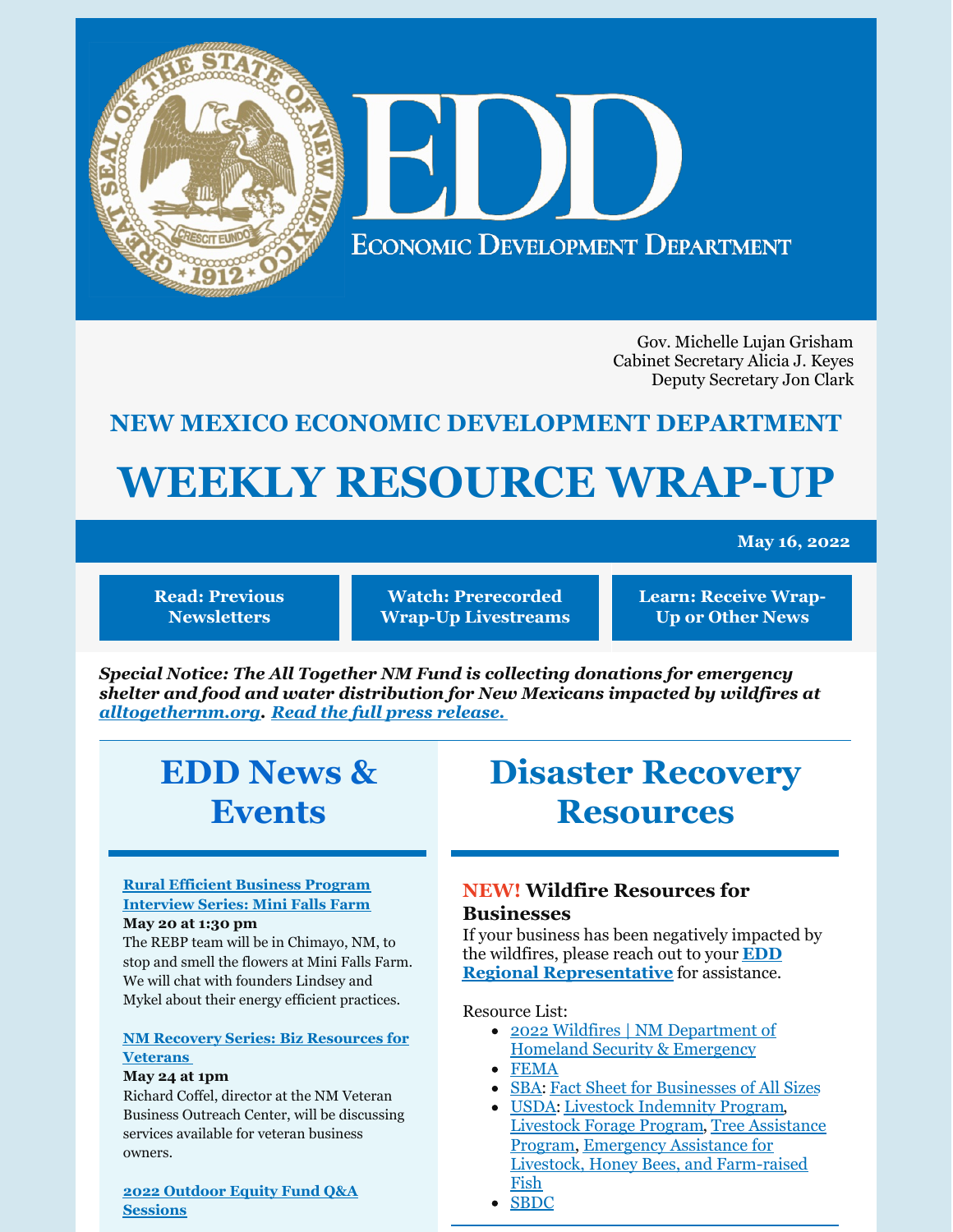**Q&A Session #1: May 25 at 10 am Q&A Session #2: June 16 at 4pm** Review the 2022 program guide and application.

*Join our livestream on Monday at noon for a short recap of the Weekly Wrap-Up on [Facebook](https://www.facebook.com/NewMexicoEconomicDevelopment/) and [YouTube](https://www.youtube.com/channel/UCEVKlfuuLNl4R0VH6GsxZRQ). You can also catch up on pre-recorded livestreams [here](https://youtube.com/playlist?list=PLGKR-UpukkDLaIt7LYfG78X31Y3qDftkz).*

# **Articles/Links**

**Here's how you can provide help and support to victims of New Mexico's [wildfires](https://www.koat.com/article/new-mexico-wildfires-help-donate-recovery-red-cross/39947191?msclkid=411c05ded13511ec9052382331b9bb8c#)**

**Mexico promotes cross-border with San [Geronimo-Santa](https://www.thevalleypost.com/mexico-promotes-cross-border-with-san-geronimo-santa-teresa-united-states/) Teresa United States**

**N.M. details reports nearly \$40M in [cannabis](https://financialregnews.com/new-mexico-details-reports-nearly-40m-in-cannabis-sales-during-first-month/) sales during first month**

**The growing role of [sustainability](https://www.greenbiz.com/article/growing-role-sustainability-small-business-marketing) in small business marketing**

**President Joe Biden signs bill to boost New Mexico's outdoor [recreation,](https://news.yahoo.com/president-joe-biden-signs-bill-124004850.html?guce_referrer=aHR0cHM6Ly93d3cuZ29vZ2xlLmNvbS8&guce_referrer_sig=AQAAAM4EYJeyM-pvYmQHxgt5j7i0DLlcSLorW3pPybRLsxMwptqdH0Dl7XzK7J12wU8cU4tBy1tt2_M2f-xdWVz9tm-DFJPXQRTcd0G19IeDfs9kVkvkrsraKXvZQm6JfONa8eqn_wt_7xUt8eZfqosZfHaho3QvZaYvrNa48M-AFaMq) improve access**

#### **NEW! SBA Business [Recovery](https://www.sba.gov/article/2022/may/10/sba-open-business-recovery-center-ruidoso-help-businesses-impacted-wildfires-straight-line-winds) Center**

The U.S. Small Business Administration and the New Mexico Small Business Development Center Network announced the opening of an SBA Business Recovery Center in Ruidoso to provide a wide range of services to businesses impacted by the wildfires and straight-line winds that began on April 5, 2022.

## **Employer [Roadmap:](https://www.uschamber.com/workforce/employer-roadmap-childcare-solutions-for-working-parents?utm_campaign=2022 AB Test&utm_medium=email&_hsmi=212015829&_hsenc=p2ANqtz-9pvyVAIrSBm6T5m0m2Nmzr7VE_93qEEcrTK_69AkSAkPN3uQgqWxgmM2MEcgY7ttZmmGxn9CSJ4_Jz4aHd7qkjjdynaaLmOwAgaO83BjuAvvoU18I&utm_content=212015829&utm_source=hs_email) Childcare Solutions for Working Parents**

The working world was never made for working parents and the COVID-19 pandemic has only made it worse. To help address this, the U.S. Chamber of Commerce Foundation created a road map for leaders and business owners covering the childcare needs, complete with analysis and solutions, of working parents.

#### **[Reminder!](https://www.nmfinance.com/small-business-recovery-loan-fund-2021/) Small Business Recovery Loan Fund**

Loans up to \$150,000 at a very low interest rate. The interest rate is equal to half the prime rate at closing and is fixed for the ten-year term of the loan. Most New Mexico businesses that were impacted by the pandemic are eligible. Businesses that received a Small Business Recovery Loan in 2020 can refinance for a larger amount and longer term. **Deadline: December 31, 2022.**

## **Building Rural [Economies](https://www.rcac.org/community-economic-development/building-rural-economies/small-business-coaching/) Small Business Coaching Team**

Provides direct technical assistance to rural entrepreneurs and small businesses to increase their capacity to launch or re-launch their business including best practices for businesses in recovery, and information to secure access to financing.

# **Business Resources**

#### **NEW! Leadership for the Employment and Economic [Advancement](https://www.grants.gov/web/grants/view-opportunity.html?oppId=337722) of People with Disabilities Workforce Innovation and Opportunity Act Policy Development Center (LEAD WIOA PDC)**

The entity selected will continue and build upon the work of the existing LEAD WIOA PDC, called the LEAD Center, to work across the full range of workforce systems to develop policies and provide technical expertise that increases competitive integrated employment (CIE) services, opportunities, and outcomes for individuals with disabilities. **Deadline: June 17.**

#### **NEW! SBA PRIME [Program](https://www.prestamosloans.org/sba-prime-program/?msclkid=969f670ad12911ecb68b0ed815ed99d0)**

Through this program, you will receive up to five hours of free training, coaching, and/or consultation for your business with one of their advisors.

## **Catalyst [Government](https://catalystaccelerator.space/catalyst-government-business-boot-camp/?utm_source=Catalyst+Accelerator+2021&utm_campaign=5c157179f9-EMAIL_CAMPAIGN_2021_02_16_08_38_COPY_01&utm_medium=email&utm_term=0_a7b911e2d5-5c157179f9-382055269&mc_cid=5c157179f9&mc_eid=9b0f53e657) Business Boot Camp**

This two-week boot camp runs from June 14-23 and is sponsored by the Small Business Association's SBIR/STTR Office, United States Air Force Research Laboratory Space Vehicles Directorate, Hyperspace Challenge, NSIN, and Colorado PTAC. The boot camp is geared toward helping techbased startups and small businesses that have not formerly worked with government, particularly DoD, learn how to do so effectively. **Deadline: May 23.**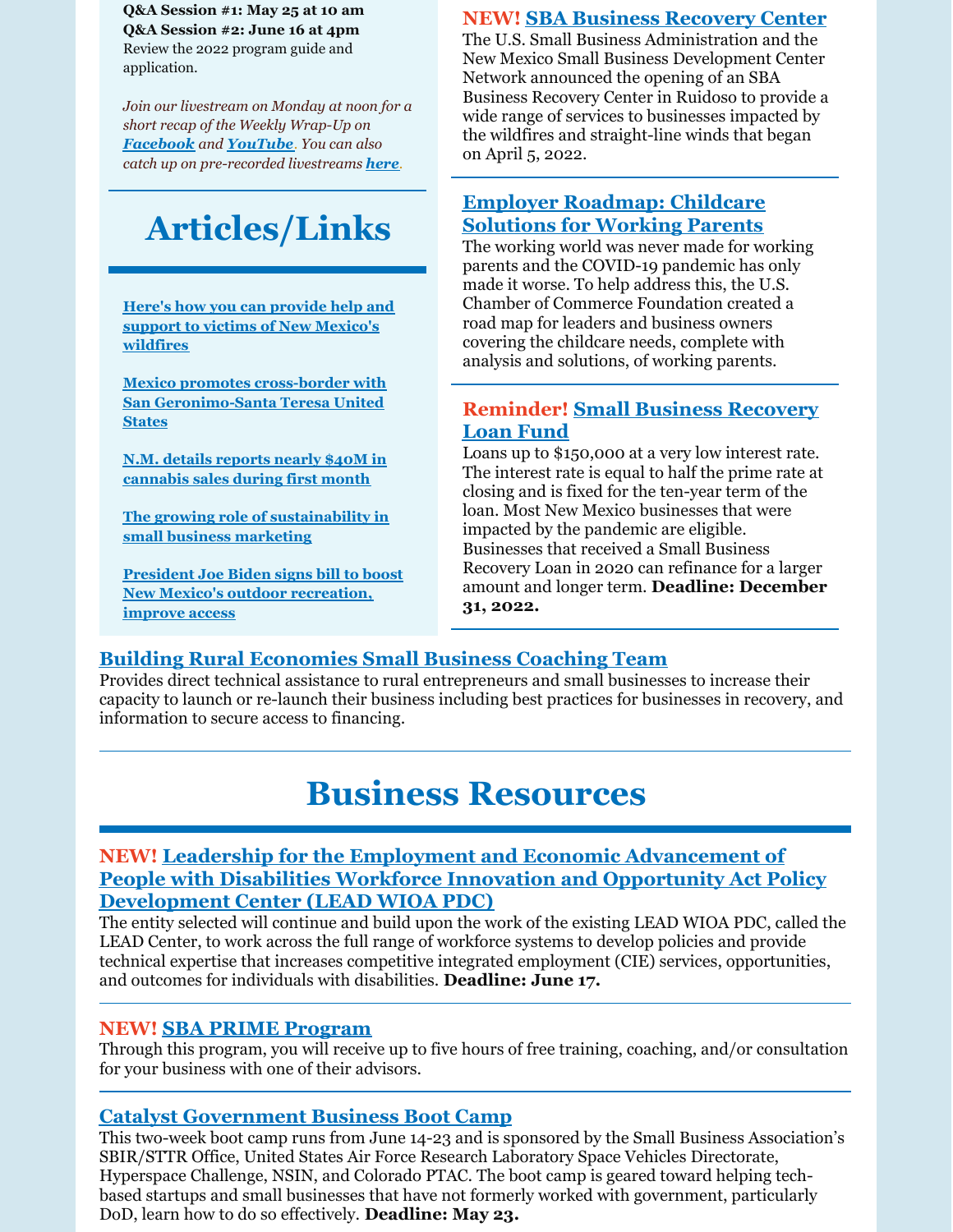## **Organic Farming Grant [Opportunities](https://nmdeptag.nmsu.edu/new-release/2022/grant-funding-available-for-new-mexico-organic-operations.html#:~:text=LAS CRUCES %E2%80%93 Educational grant opportunities are now,organic producers may apply to receive grant scholarships.)**

Educational grant opportunities are now being offered to New Mexico organic producers through the New Mexico Organic Farming Conference (NMOFC). Organic producers may apply to receive grant scholarships, distributed in an effort to support educational opportunities and advance organic production knowledge and education through conference or workshop attendance. The New Mexico Department of Agriculture also has a number of organic program resources available to producers.

# **This Week's Highlight:**

# **Small Business Assistance Feedback**

As part of the U.S. Treasury's**SSBCI [program](https://home.treasury.gov/policy-issues/small-business-programs/state-small-business-credit-initiative-ssbci)**, New Mexico is expected to receive funding to support small business and entrepreneurial technical assistance (TA) programs and organizations throughout the state.

The New Mexico Economic Development Department (EDD) is seeking feedback from small businesses and small business technical assistance providers to better understand needs for programs and training within New Mexico's entrepreneurial ecosystem. EDD will be hosting several roundtables and conducting surveys to gather input to help determine where to invest SSBCI TA funding.

**Roundtables:** Each session takes place from 12-1 pm

- May 16: EDO stakeholders (local govs, chambers, industry groups) -**[Register](https://attendee.gotowebinar.com/register/9181417295033318668)**
- May 17: Business technical providers, lenders, etc. -**[Register](https://attendee.gotowebinar.com/register/6671786402681124876)**
- May 23: Community groups that represent SEDI (socially and economically disadvantaged individuals) and Tribal members - **[Register](https://attendee.gotowebinar.com/register/7982700031617997067)**
- May 24: Business owners, members of the public -**[Register](https://attendee.gotowebinar.com/register/6570634631460633867)**

#### **Surveys:**

Small businesses, please take a few minutes to share your feedback on what assistance you need to be successful: **[Business](https://www.tfaforms.com/4978601) Owner Survey**

Economic development organizations, chambers of commerce, small business resources, etc. please take a few minutes to identify the most prominent needs of your small business clients: **TA [Provider](https://www.tfaforms.com/4982960) Survey**

If you have questions or would like more information about this effort, please contact: JEDI Coordinator Shani Harvie at **[Shani.Harvie@state.nm.us](mailto:Shani.Harvie@state.nm.us)**.

# **Community Resources**

## **NEW! Rural Public Health [Workforce](https://www.grants.gov/web/grants/view-opportunity.html?oppId=339531) Training Network Technical Assistance Program**

The purpose of this cooperative agreement is to support a single organization that will provide technical assistance (TA) to rural health care networks in order to strengthen their ability to expand public health capacity by supporting health care job development, training, and placement in rural and Tribal communities. Eligible applicants include nonprofit and for-profit entities, domestic faithbased and community-based organizations, Tribes, and Tribal organizations. **Deadline: June 8.**

#### **NEW! New Mexico Food [Security](https://forms.office.com/pages/responsepage.aspx?id=9GuqBDbUb0K_pAS3pw5g_4BmC-enmaBGrbrOJ7sesjNURTMyT0Q4QlQwMzNMV05ZTzZRUUpDUTdVWi4u) Grant**

The purpose of this grant is to ensure that individuals and families throughout New Mexico have access to food, with a special focus on multi-sector collaborations that increase food security for all. Funds will be distributed on a reimbursement basis through June 30, 2023. **Deadline: May 30.**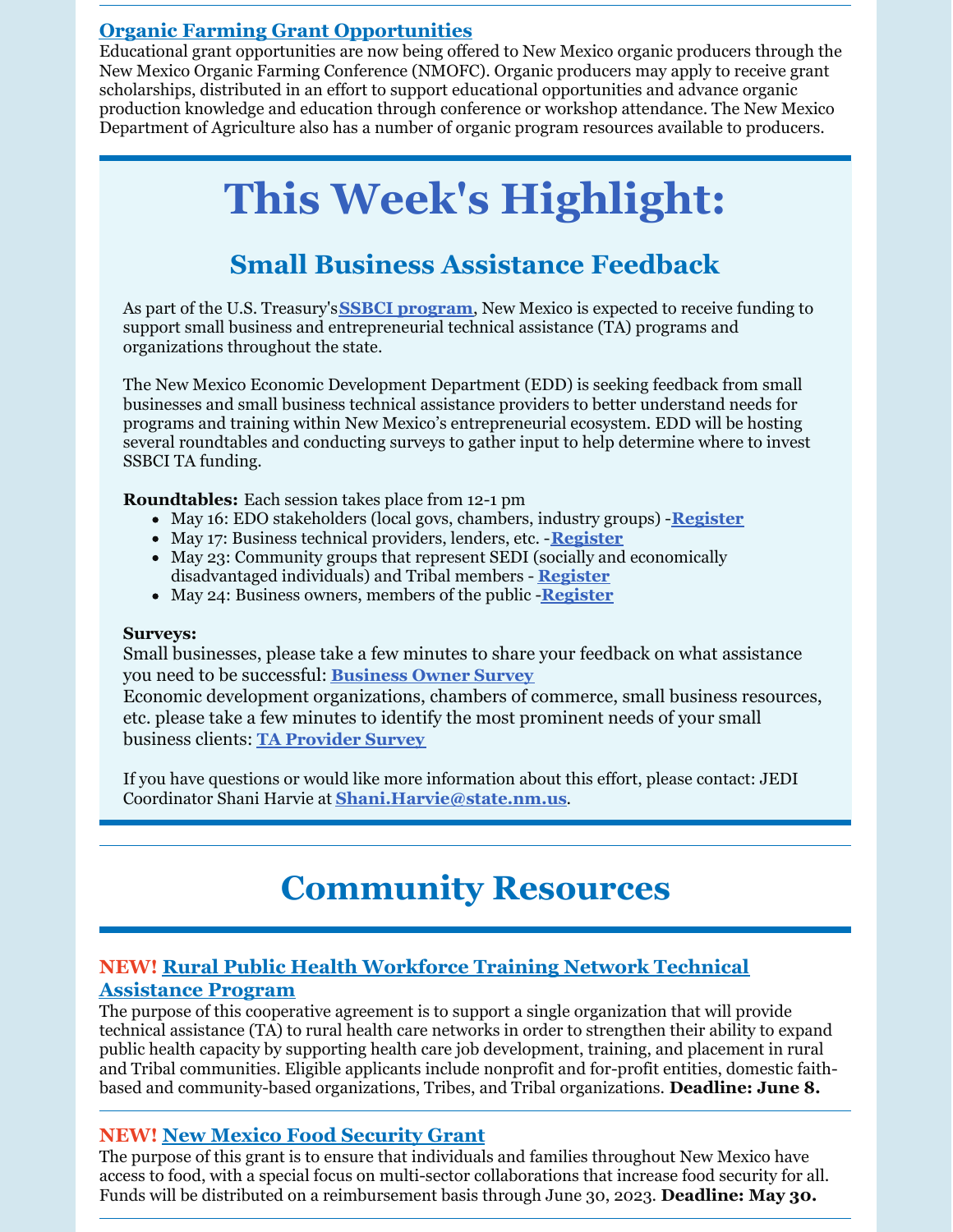#### **NEW! Affordable [Connectivity](https://www.whitehouse.gov/getinternet/?utm_source=www.getinternet.gov) Program**

The Affordable Connectivity Program (ACP) provides eligible households \$30 per month off their internet bills. To deliver maximum cost savings to families, the Biden-Harris Administration has secured commitments from 20 leading internet providers to offer ACP-eligible households a highspeed internet plan for no more than \$30 per month. Eligible families who pair their ACP benefit with one of these plans can receive high-speed internet at no cost.

#### **NEW! [WaterSMART](https://www.grants.gov/web/grants/view-opportunity.html?oppId=339953) Grants**

Water and Energy Efficiency Grants provide funding for projects that result in quantifiable water savings, implement renewable energy components, and support broader sustainability benefits. These projects conserve and use water more efficiently, increase the production of renewable energy, mitigate conflict risk in areas at a high risk of future water conflict, and accomplish other benefits that contribute to sustainability in the Western United States. **Deadline: July 28.**

#### **NEW! Bureau of Land Management New Mexico Youth Conservation [Opportunities](https://www.grants.gov/web/grants/view-opportunity.html?oppId=339979) on Public Lands**

This opportunity is open to any qualified youth conservation corps established by a state or local government, by the governing body of any Indian tribe, or by a qualified nonprofit organization interested in working cooperatively with the BLM to develop and administer multiple-use conservation projects. Conservation projects must focus on providing employment, education, and public-service opportunities for U.S. citizens and legal residents between ages 16 and 30 and veterans up to age 35 recruited from local and surrounding communities. **Deadline: June 22.**

## **NEW! Low or No [Emission](https://www.grants.gov/web/grants/view-opportunity.html?oppId=338546) Grant Program**

DOT will provide funding for the purchase or lease of zero-emission and low-emission transit buses, including acquisition, construction, and leasing of required supporting facilities such as recharging, refueling, and maintenance facilities. **Deadline: May 31.**

#### **NEW! Build to Scale (B2S) [Program](https://eda.gov/oie/buildtoscale/?utm_content=&utm_medium=email&utm_name=&utm_source=govdelivery&utm_term=)**

This funding opportunity is designed to build capacity in regional innovation economies so that innovative technology companies can start and grow. **Deadline: June 13.**

#### **The New Mexico Fire Relief [Emergency](https://albuquerquecf.fcsuite.com/erp/donate/create?funit_id=4333) Response Fund**

In response to the multiple wildfires raging across New Mexico, the foundation is working with United Way of Central New Mexico (UWCNM) and community partners to provide relief to impacted residents. The fund will provide support to organizations across the state that will deploy funds for meals, clothing, and other necessities to those who have short- and long-term recovery needs.

## **[Environmental](https://www.grants.gov/web/grants/view-opportunity.html?oppId=338812&mc_cid=91cf0762b4&mc_eid=418c19adac) Justice Small Grants Program**

Grants up to \$100,000 available for projects that help residents of Tribal communities understand, address, and participate in local environmental and public health issues. Federally-recognized Tribal governments are eligible to apply. **Deadline: May 20.**

## **[Renewables](https://eere-exchange.energy.gov/Default.aspx?mc_cid=91cf0762b4&mc_eid=418c19adac#FoaIdd548cb92-3ac6-4fa8-9978-44111b818724) Advancing Community Energy Resilience (RACER)**

The U.S. Department of Energy (DOE) Solar Energy Technologies Office is offering funding for projects that help communities develop energy resilience using solar power. For-profit and nonprofit entities, educational institutions, and state, local, and tribal governments are eligible to apply. **Deadline: May 26.**

#### **Process and Technology [Improvement](https://www.grants.gov/web/grants/view-opportunity.html?oppId=339808) Grants**

Process and Technology Improvement Grants support efforts by state agencies and their communitybased and faith-based partners to develop and implement projects that focus on improving the quality and efficiency of Supplemental Nutrition Assistance Program (SNAP) operations and processes. **Deadline: June 27.**

## **American Indian and Native Hawaiian Nonprofit [Organization](https://www.grants.gov/web/grants/view-opportunity.html?oppId=335555) Childcare Grant**

The purpose of the grant is to provide childcare services to American Indian and/or Native Hawaiian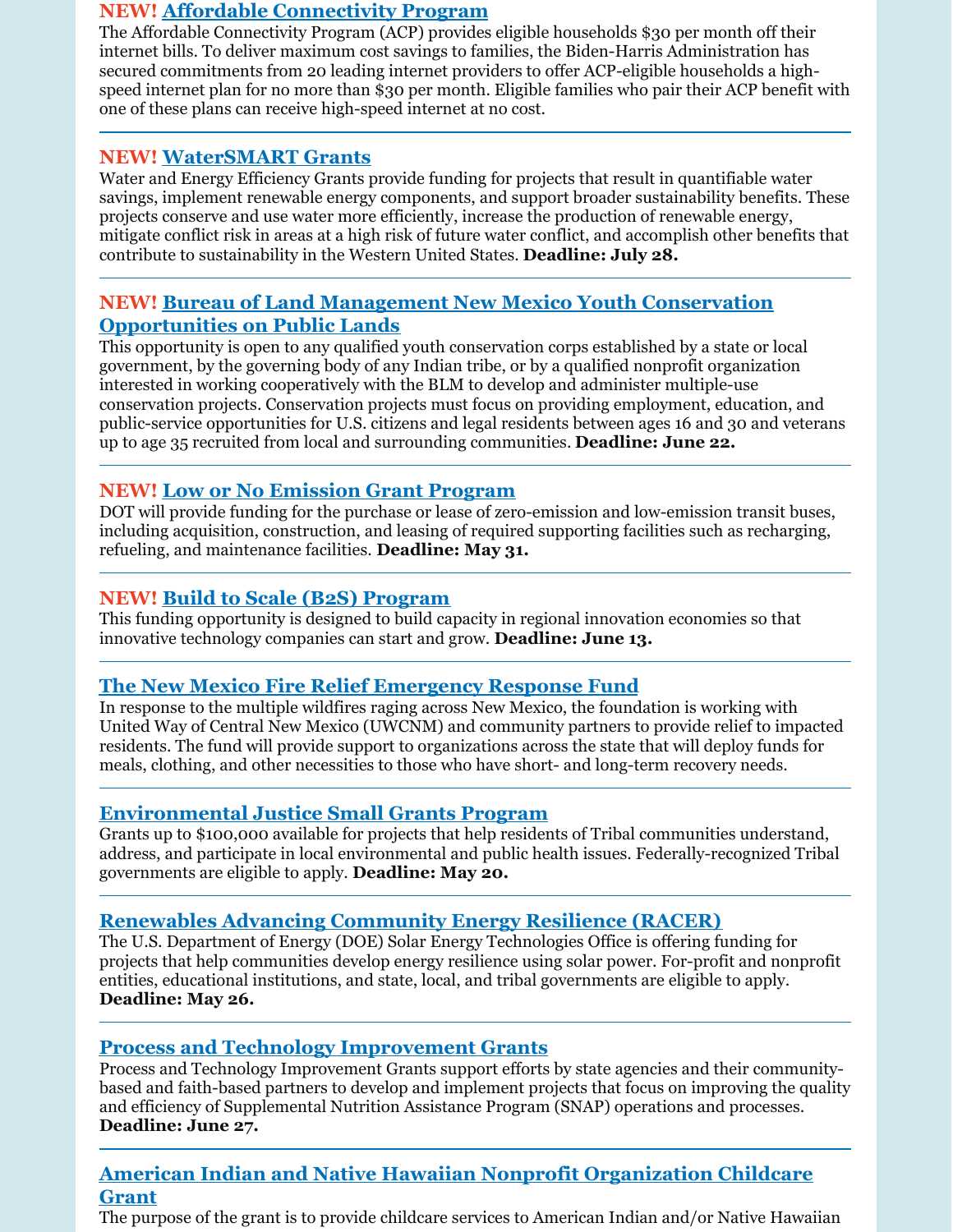youth who currently are not receiving childcare services funded by other Child Care and Development Fund (CCDF) formula grantees. Eligible Applicants: nonprofits and Native American Tribal organizations (other than federally recognized tribal governments). **Deadline: June 24.**

# **In Case You Missed It**

#### **Recovery Resources:**

- **EIDL Available to N.M. Small [Businesses](https://disasterloanassistance.sba.gov/ela/s/)**
- **[Community](https://www.grants.gov/web/grants/view-opportunity.html?oppId=336498) Health Worker Training Program Deadline: June 14**
- **Business Resources:**
	- **[T.H.R.I.V.E.](https://sbathrive.com/) Emerging Leaders Reimagined Deadline: May 31**
	- **Deadline Extended: SBA 7A [Community](https://www.sba.gov/sites/default/files/2020-11/sba-form-2449.pdf) Advantage Program Deadline: Sept. 30, 2024**
	- **Farm Storage Facility Loan [Program](https://www.fsa.usda.gov/programs-and-services/price-support/facility-loans/farm-storage/)**

#### **Community Resources:**

- **The New Mexico Food [Security](https://www.nmdfa.state.nm.us/budget-division/new-mexico-food-security-grant/) Grant Deadline: May 23**
- **Airport [Improvement](https://grantsforus.io/type-of-eligible-entity/organizations/local-government-agencies/2022-competitive-funding-opportunity-airport-improvement-program-discretionary-grants/#:~:text=2022 Competitive Funding Opportunity%3A Airport Improvement Program Discretionary,Airport Improvement Program %28AIP%29%2C per 49 U.S.C. 47115.) Program Discretionary Grants Deadline: June 30**
- **Technical Assistance for Habitat [Improvement](https://www.grants.gov/web/grants/view-opportunity.html?oppId=339549) Deadline: June 17**
- **Tourism Event Growth & [Sustainability](https://www.newmexico.org/industry/work-together/grants/tourism-event-growth-sustainability-program/tourism-event-growth-sustainability-program-overview/) Program**
- **Socially [Disadvantaged](https://www.rd.usda.gov/programs-services/business-programs/socially-disadvantaged-groups-grant) Groups Grant**
- **Biorefinery, Renewable Chemical, and Biobased Product [Manufacturing](https://www.rd.usda.gov/programs-services/energy-programs/biorefinery-renewable-chemical-and-biobased-product-manufacturing-assistance-program) Assistance Program** -**letter of intent: Sept. 1/completed application: Oct. 1**

# **More Upcoming Webinars & Events**

May 16-17 |**NMHA Governor's [Conference](https://newmexicohospitality.org/conference-on-hospitality-and-tourism/) on Hospitality & Tourism** (in-person, *entry fee*)

- May 17 | **NM Municipal League Grant Writing Workshop: General Project [Development](https://gcc02.safelinks.protection.outlook.com/?url=https%3A%2F%2Fr20.rs6.net%2Ftn.jsp%3Ff%3D001rDZa5v6kIi8ZPXLfrwXqtEnPjxT0sH8Y4w_ITbcgX6TsLn2WeTmE_7a0qu73xd9FE7ojz3NnprC9tq2RhjhS3oZH33H4rcO8SJD0KJLzog5vaJSEqb9l9RUPPdtBEAee0VWj_e0ZYWbhhM4DsM9UYZthixxplb1KHMMG9IzazZ9gjTKDMflc7hpCQqlRJUnB%26c%3DRneGoejP-gaPq7M77ZLvwZyZVQNLavCyzj3xywNvxWPBRBw4tgejZg%3D%3D%26ch%3DJB781o2OyGrvV9y5GzkHNyo6FYNOHWEFJgyb25IckXVw6dRRAL3hnw%3D%3D&data=04%7C01%7Cjennifer.myers%40state.nm.us%7Ce507173c32804900a0d708da1721a825%7C04aa6bf4d436426fbfa404b7a70e60ff%7C0%7C0%7C637847730574058851%7CUnknown%7CTWFpbGZsb3d8eyJWIjoiMC4wLjAwMDAiLCJQIjoiV2luMzIiLCJBTiI6Ik1haWwiLCJXVCI6Mn0%3D%7C3000&sdata=L%2Fr1kVmKzRJZ%2BsusG6w2I3%2BeeuWkZIu2loECMrtYB20%3D&reserved=0)**
- May 18 |**Access to Capital in honor of Asian [American](https://cabq.zoom.us/meeting/register/tZ0kd-Gsqj0vHNWVbAOb1lyYe9vLo3U2vTEm) Pacific Islander Heritage Month**
- May 18 |**[Hospitality/Tourism](https://www.newmexico.org/industry/news/post/state-agencies-join-forces-to-support-hiring-event-for-tourism-and-hospitality-employers/) Job Fair** (in person) Albuquerque
- May 18 |**SSBCI Technical [Assistance](https://ustreasury.zoomgov.com/meeting/register/vJIsf-moqTsrHxLhKaZFQ9o38HKcYarCxmA) Guidance Overview**
- May 18-20 |**Small Business National Virtual [Conference](https://access2success.hhs.gov/register-for-2022-small-business-national-conference/)**
- May 19 |**Trust and Access to [Capital](https://publicprivatestrategies.zoom.us/webinar/register/WN_wWLifgAqQoqRi707h1qxLA)**
- May 20 |**Calculating the Value of Downtown [Albuquerque:](https://cabq.zoom.us/meeting/register/tZMvcOCgrT0tGNDSfoBkbyLTs6Tqd665SkG1) Cathy Lin IDA**
- May 25 |**Building a Regional Economy: Economic [Development](https://events.r20.constantcontact.com/register/eventReg?oeidk=a07ej5105c6de971efe&oseq=&c=&ch=) Training**

May 26 | **May Mentoring for [Entrepreneurs](https://innovations.unm.edu/event/may-mentoring-for-entrepreneurs-with-mytegia-lee-unm-gallup/) with Mytegia Lee – UNM Gallup**

June 9 |**NM Municipal League Grant Writing [Workshop:](https://gcc02.safelinks.protection.outlook.com/?url=https%3A%2F%2Fr20.rs6.net%2Ftn.jsp%3Ff%3D001rDZa5v6kIi8ZPXLfrwXqtEnPjxT0sH8Y4w_ITbcgX6TsLn2WeTmE_7a0qu73xd9FRb0ME0nNU7_bIC9IzjjcVS4ltSRnmTFfAOfNq9Bq1qO3mgH5N8HFDxTTaRFXYY8MGp35uoaAiNyLQAWPSes_UqToijkYxLvkKzvLvo6fo5ktXQ0wHX17ZV2A_yv_P1Td%26c%3DRneGoejP-gaPq7M77ZLvwZyZVQNLavCyzj3xywNvxWPBRBw4tgejZg%3D%3D%26ch%3DJB781o2OyGrvV9y5GzkHNyo6FYNOHWEFJgyb25IckXVw6dRRAL3hnw%3D%3D&data=04%7C01%7Cjennifer.myers%40state.nm.us%7Ce507173c32804900a0d708da1721a825%7C04aa6bf4d436426fbfa404b7a70e60ff%7C0%7C0%7C637847730574058851%7CUnknown%7CTWFpbGZsb3d8eyJWIjoiMC4wLjAwMDAiLCJQIjoiV2luMzIiLCJBTiI6Ik1haWwiLCJXVCI6Mn0%3D%7C3000&sdata=ldUHM4TWbk4fWIoaYOoBMl0R8Vnazc9daigVIO6wjnM%3D&reserved=0) Identifying Matching Funds & Partners**

June 21 |**NM Municipal League Grant Writing Workshop: You Got the [Money-Now](https://gcc02.safelinks.protection.outlook.com/?url=https%3A%2F%2Fr20.rs6.net%2Ftn.jsp%3Ff%3D001rDZa5v6kIi8ZPXLfrwXqtEnPjxT0sH8Y4w_ITbcgX6TsLn2WeTmE_7a0qu73xd9F4m8NWfBKj2C_7iVDTAAupQCrsvaxoGLLUzkeBaqRVvLTUe6SMVvVEdVrUAsjHs6uYI1vWLMTa8BY3TyIRKsG5pjyaDfLMcrkJ7QGE5Zy7twA3QhoSVNuNcLIFGNEVOHC%26c%3DRneGoejP-gaPq7M77ZLvwZyZVQNLavCyzj3xywNvxWPBRBw4tgejZg%3D%3D%26ch%3DJB781o2OyGrvV9y5GzkHNyo6FYNOHWEFJgyb25IckXVw6dRRAL3hnw%3D%3D&data=04%7C01%7Cjennifer.myers%40state.nm.us%7Ce507173c32804900a0d708da1721a825%7C04aa6bf4d436426fbfa404b7a70e60ff%7C0%7C0%7C637847730574058851%7CUnknown%7CTWFpbGZsb3d8eyJWIjoiMC4wLjAwMDAiLCJQIjoiV2luMzIiLCJBTiI6Ik1haWwiLCJXVCI6Mn0%3D%7C3000&sdata=3fqEcUOHtj5F%2FrfJQNiWrim1hGESWSGZ9z5yF3Akqio%3D&reserved=0) What?**

#### **Ongoing Webinars:**

- **NM Small Business [Association](https://www.sba.gov/offices/district/nm/albuquerque) (NMSBA) Events**
- **NM Small Business [Development](http://www.nmsbdc.org/workshop-and-events.aspx) Center Trainings and Webinars**
- **N.M. Tax and Revenue New [Businesses](http://www.tax.newmexico.gov/workshop-schedule.aspx) and New Employers workshops**
- **NM Taxation and Revenue overview of tax [programs](https://www.youtube.com/watch?v=eiGiS04Cwbk)** that may apply to your business,